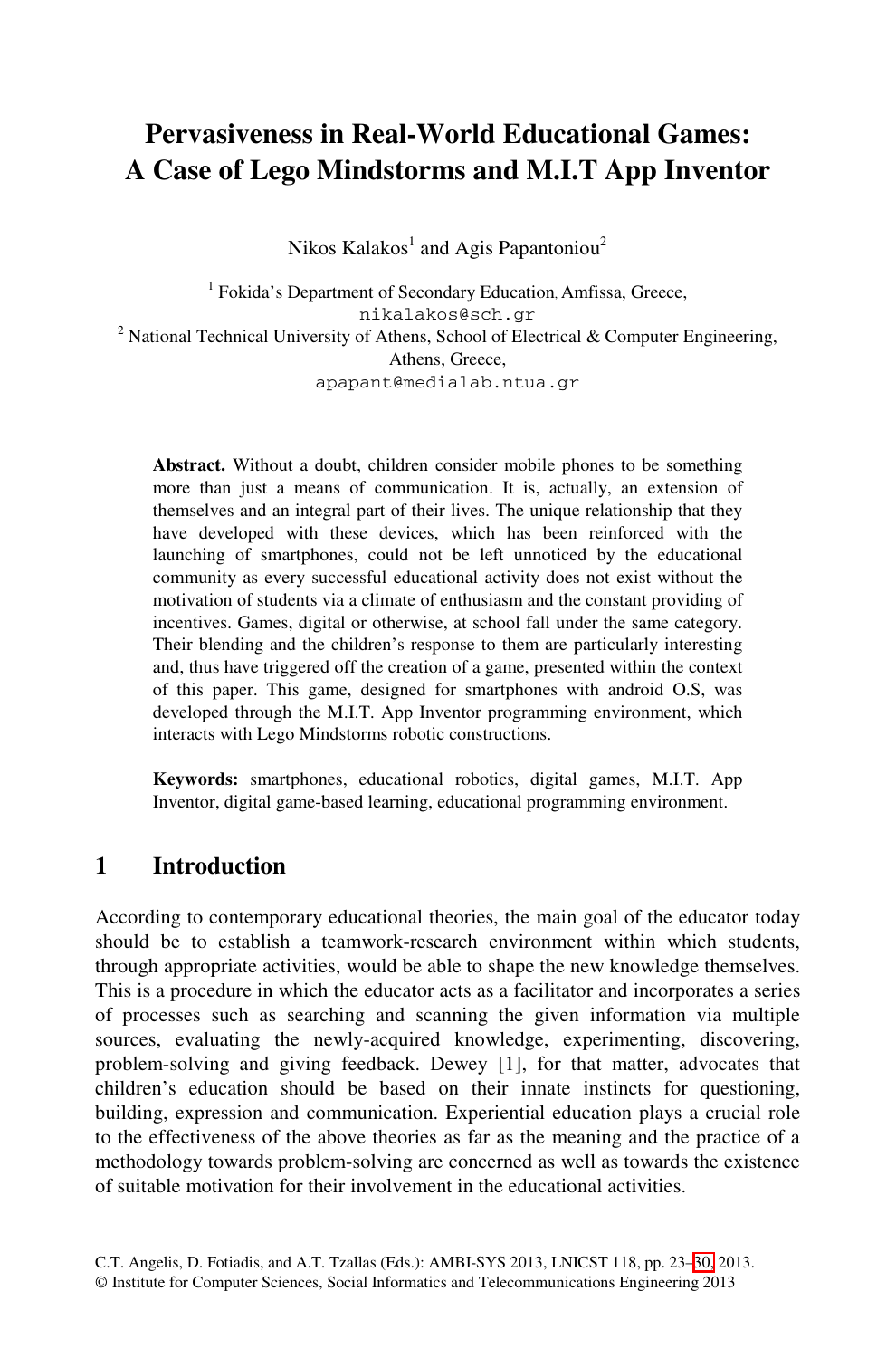Educational robotics and programming, not just as a school subject but as a theoretical method, are prerequisites for the realization of the first factor as it is evident through the widespread use of the programmed robotic kit of Lego Mindstorms  $NXT<sup>1</sup>$  in education, as well as of other educational programming applications, most popular of which are M.I.T. Scratch<sup>2</sup>, Alice<sup>3</sup> and logoenvironments, such as  $StartLogo<sup>4</sup>$ .

On the other hand, key to the success of the second factor is the use of the children's special interests and activities. Taking into account that they are the "natives" of today's digital world [2], and considering the pertinent research [3][4] that testify for the intense drawing of the youth generally towards smartphones and especially towards mobile gaming, it is made clear why the educational community for the last few years has been focused on integrating digital games (Digital Game Based Learning) and mobile phones devices (Mobile Learning) into the educational process. Since the benefits for education that derive from the use of the above technologies are substantiated, it is interestingly challenging to search for methods and processes that would allow for their combining use under a united platform within the learning process. M.I.T. App Inventor<sup>5</sup> has made it possible for the development of the game which is presented in this paper, whose objective is to examine whether and to what extent the combination of Educational Robotics – Digital Games – Smartphones could add on to the enthusiasm, the motivation and the active participation of children in the learning process.

According to the above, the structure of the paper is as follows: In section 2, background information is presented concerning the tools and the methodology used for the development of the game. In section 3, the game is presented along with a discussion upon the results of its application in the Gravia Secondary School. Finally, in section 4, the authors of the paper conclude their research and propose further areas for improvement.

# **2 Tools and Methods**

### **2.1 M.I.T. App Inventor**

M.I.T. App Inventor is a new visual programming internet environment which allows for the creation of applications for smartphones with android operational system. This was presented by Google in 2010, and as of January 2012 M.I.T. has been in charge of its support and development. The commands are given through predetermined coloured tiles, which are connected just like the pieces of a puzzle to form command blocks activated upon realization of an event (event driven programming) (Fig.1).

j

<sup>1</sup> http://mindstorms.lego.com/en-us/Default.aspx

<sup>2</sup> http://scratch.mit.edu

<sup>3</sup> http://www.alice.org

<sup>4</sup> http://education.mit.edu/starlogo

<sup>5</sup> http://appinventor.mit.edu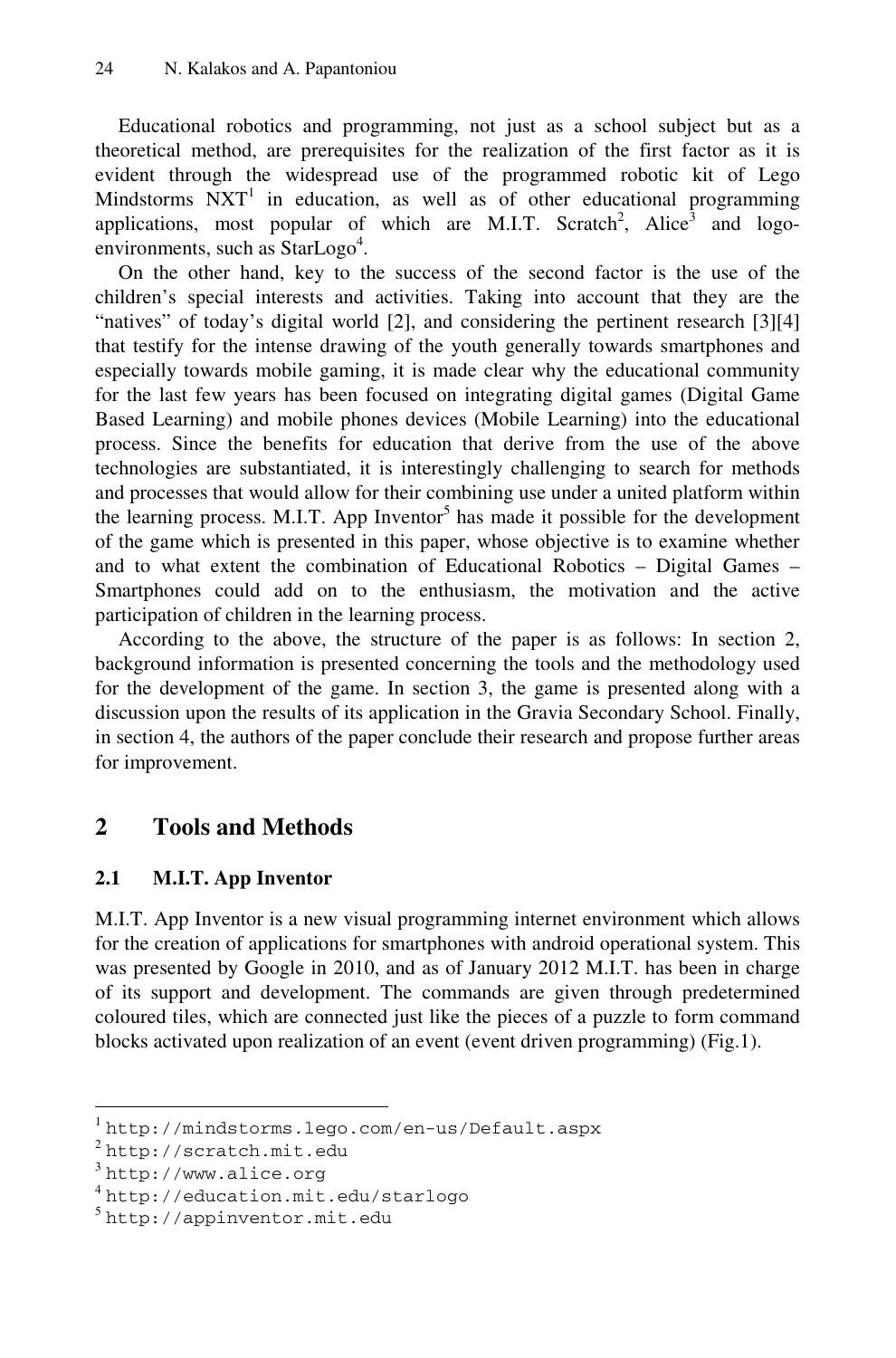

**Fig. 1.** App Inventor's Programming Environment

Thus, the chances for syntactic errors to occur are minimized as, like with the puzzle, the tiles have special incisions and projections that prevent the connection of tiles "non-syntactically connected". The development of the application's interface is a simple procedure which involves the placing of set components through drag n'drop on the screen of a virtual smartphone. It involves a wide range of possibilities like creating and processing local and remote Databases, using Bluetooth technology, supporting multiple screens and managing Lego Mindstorms robotic structures. Since it is still in beta edition, it is currently undergoing improvements and additions of new functions. The trial and error of the programs can be done either by connecting the mobile phone to the computer, or by using the installed emulator. The applications formed can run in all smartphones with an android system and can be intershared through Google Play.

This is an innovative tool, as its development environment allows for the formation of complex and demanding applications even by people with minimum experience and knowledge in programming in an easy, fast and, most importantly, entertaining way.

#### **2.2 Lego Mindstorms NXT**

Lego's educational robots have been around since 1998 and within a few years have succeeded in being a reference point for education. They involve a group of sensors, Lego bricks, motors, service mechanisms and other components which form constructions programmed through a microprocessor called NXT (Fig. 2).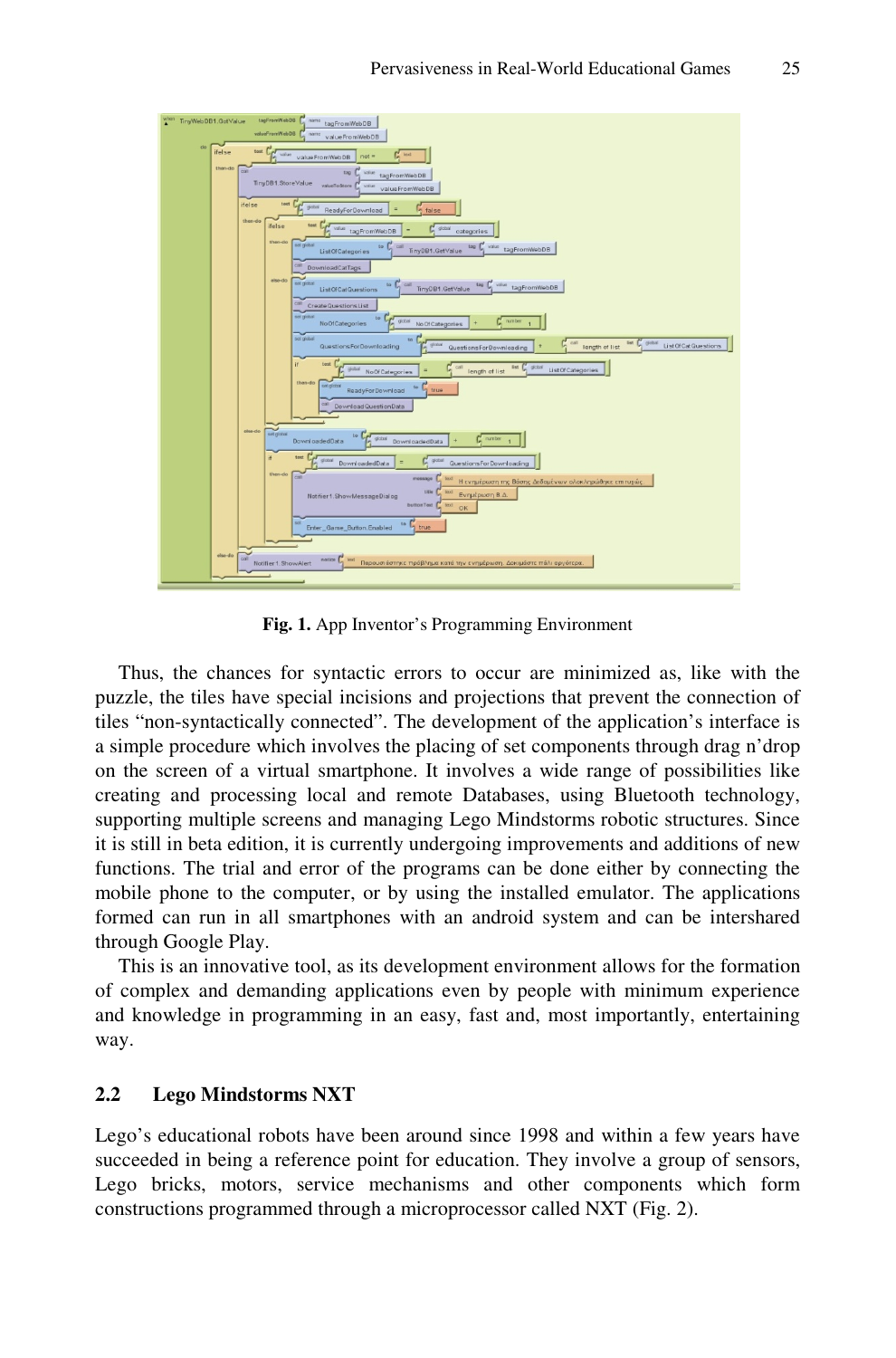

**Fig. 2.** NXT Microprocessor, sensors and mechanisms

The newly-built robots can, by using the correct programming tools, execute a set of actions and can react to stimuli received by their sensors. Lego Mindstorms are used as an educational tool to solve problems, being at the same time a pleasant and interesting occupation for the children. The children built their own constructions putting into practice their special skills, knowledge and abilities via a process of building, experimenting, giving feedback and trouble-shooting. Their distinct feature, which bears an added value, is that the students see them as more of a game, than as an educational tool, as the majority has already "played" with them since it is one of the first toys the children come in contact with since their early childhood (block constructions). The reasoning behind it is that the child should build the knowledge by themselves and that this is a very efficient educational process only when it comes directly through the game itself [5][6].

#### **2.3 Methodology**

The selection of the above tools is substantiated by the fact that they have been designed driven by the contemporary student-centered learning theories. App Inventor as well as Lego Mindstorms are based in the discipline of "constructivism" as developed by Jean Piaget [7] and as it was redefined by the philosophy of "constuctionism" by Seymour Papert[8][9]. The authors have developed the game according to the above theories setting the following objectives: a) forming the "new knowledge" to be more efficient through the children's involvement in constructing objects and/or entities that bear personal meaning, b)forming the correct learning environment which provides authentic activities engaging in solving open-problems in the real world, encouraging, therefore, the expression and personal involvement in the learning procedure, as well as supporting social interaction, and c) the problem to be solved should trigger the learning. In order for the children's interest to be sustained and for the atmosphere to be challenging children should incorporate their own experiences and desires in the class. So, the authors have developed the game presented in the following section based not only on the above methodology but also on the given appeal that the youths have towards smartphones and specifically towards mobile games.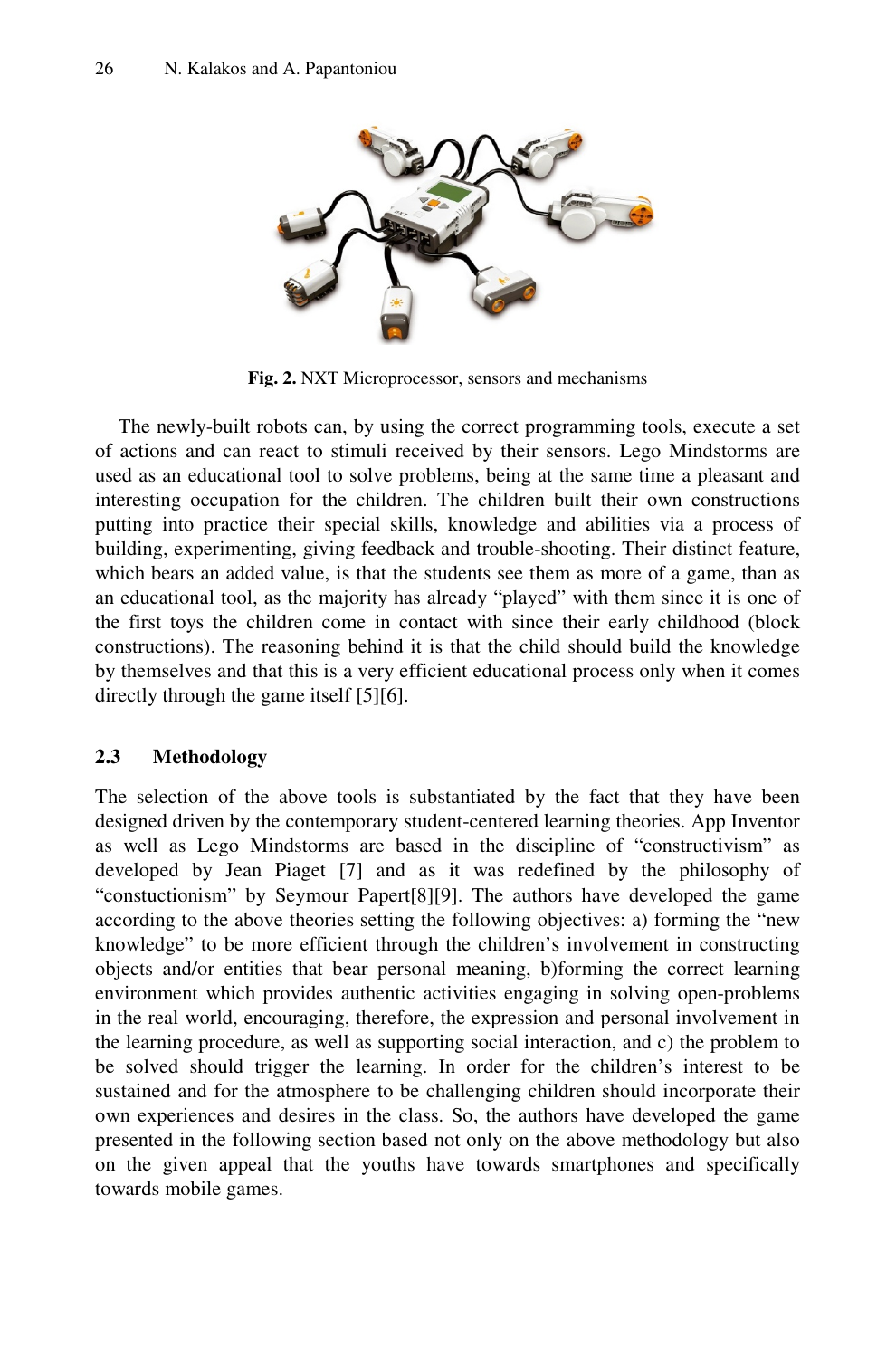### **3 Results and Discussion**

In an attempt to put theory into practice a digital game has been designed and developed for android smartphones using the above technological tools always considering the contemporary learning theories. The application was entitled "NXTriviaRacing", screens of which are shown in Fig. 3.

| <b>WHICH 6-28 AM</b><br><b>NXTriviaRacing</b><br>Καλώς ήρθατε στο<br><b>NXTriviaRacing!!!</b>                                                                                                               | <b>MEL 423 mg</b><br><b>NXTriviaRacing</b><br>Συνδεθείτε με το ρομποτάκι σας<br>Partieta to angeli "Drichopi agipator" pa va fiptita<br>10 fasi ang aporatusi-papali, bilancolitàn apora<br>20 fa igra responsabilen ta bloatach no KCT abla<br>20 fasi ang ang papalitang ing aporatusity<br>20 fasi ang ang papalitang i | <b>NXTrivializating</b><br>Κατηγορίες Ερωτήσεων<br>Επιλέξει την κατηγορία που επιθυμείτε και<br>ετοιμοστείτε για την πρώτη ερώτηση. | <b>WHITE 43 6:56 AM</b><br><b>NXTriviaRacing</b> |
|-------------------------------------------------------------------------------------------------------------------------------------------------------------------------------------------------------------|----------------------------------------------------------------------------------------------------------------------------------------------------------------------------------------------------------------------------------------------------------------------------------------------------------------------------|-------------------------------------------------------------------------------------------------------------------------------------|--------------------------------------------------|
| Προβείτε σε έναν αγώνα δρόμου<br>ειπέναντι σε αντίπολα ρομποτάκια<br>απαντώντας σωστά στις ερωτήσεις.<br>Τροσοχή όμως γιατί η απάντησή σας<br>μπορεί να κρύβει μία δυσάρεστη.<br>έκτληξη ΠΚαλή δυοσκέδαση Π | Επιλογή οχήματος                                                                                                                                                                                                                                                                                                           | Πληροφορική<br>Teuypapia                                                                                                            | EmApyri 1<br><b>Em</b> λογή 2                    |
|                                                                                                                                                                                                             | Σύνδεση                                                                                                                                                                                                                                                                                                                    | Icropia                                                                                                                             | Ε Επιλογή 3<br><b>Em</b> λογή 4                  |
| <b><i><u>Zuwigma</u></i></b>                                                                                                                                                                                | Aggun)<br><b>TAXINE</b>                                                                                                                                                                                                                                                                                                    | Appat<br><b>Diau</b>                                                                                                                | Aggust<br><b>DEOW</b>                            |

**Fig. 3.** NXTriviaRacing Application Screens

The title by itself states that it is a combination of quiz games (trivia) and racing along with the robotic constructions of Lego Mindstorms and NXT.



**Fig. 4.** Robotic vehicles in action. They were designed and constructed by the children.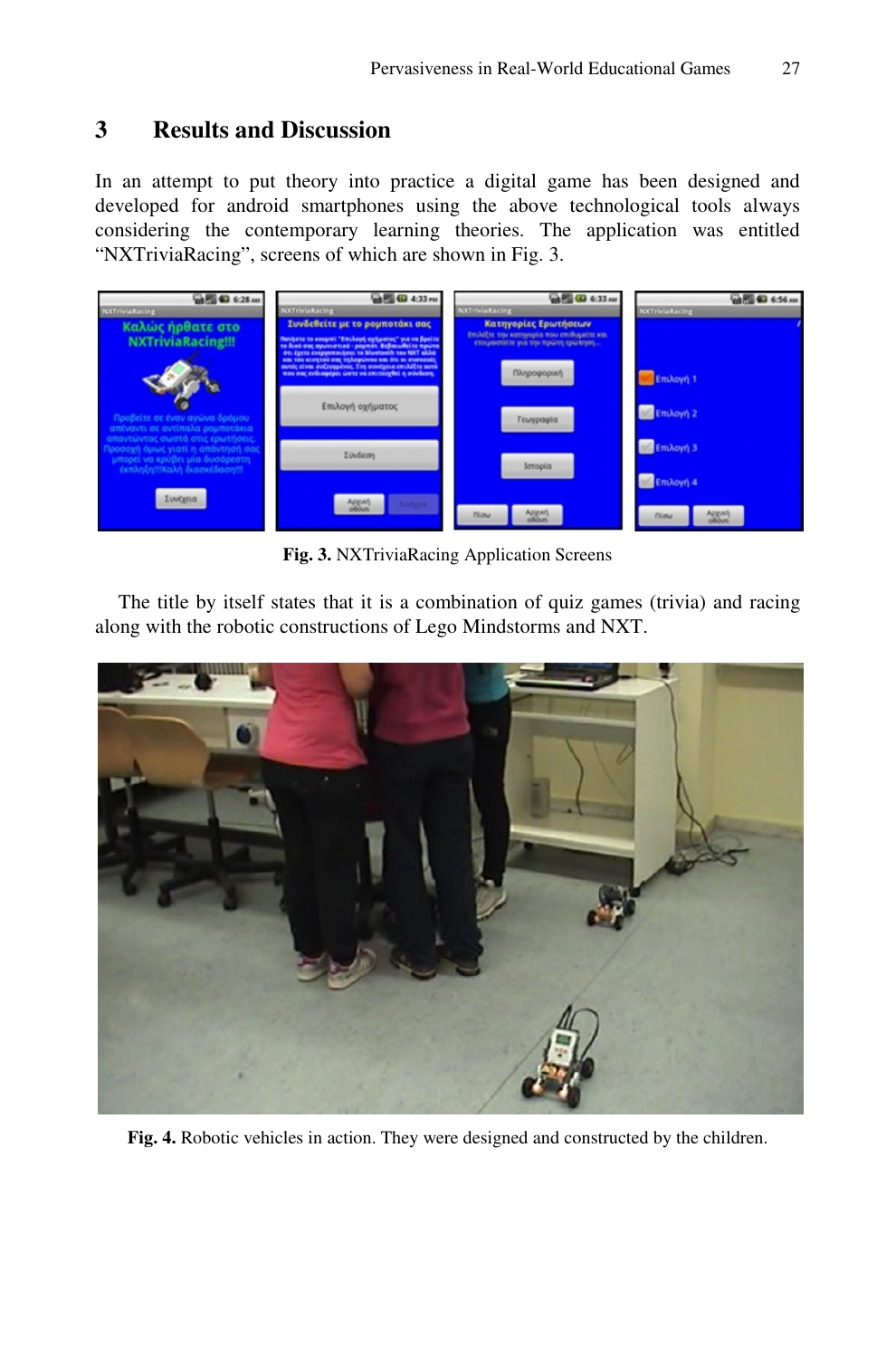According to the scenario, the player is called to answer knowledge trivia. In this case and bearing in mind the educational feature of the game, the questions are grouped in three categories (informatics, geography, history) with questions formed based on the curriculum of the according subjects of the Secondary School Grade A. The application is connected via Bluetooth with a robotic vehicle built by the students (Fig. 4).

Every correct answer sets the vehicle to motion in X steps, and every wrong answer moves back the vehicle by half steps, taking, thus, part in a car race. In this way, no Wrong or Right labels are used as the player understands by the motion if they answered right or wrong using the pedagogical theories of incentives and rewarding of the students. The questions are stored in a remote Database where the administrator has access so as to be able to make changes, alterations and additions. One can download them via a special button in the application screen. Every team has their own vehicle with the winning team being the one whose vehicle is ahead upon completion of the questions. "NXTriviaRacing" game is, first and foremost, an attempt to demonstrate the advantages of App Inventor as a programming environment, as well as its extensive possibilities for the ambitious programmereducator and/or the learner.

An alternative realization would require more complicated commercial tools and specialized knowledge which are neither appealing nor fun for the majority of children or even adults who would be keen to create their own applications. App Inventor's potential to connect with Lego Mindstorms robotic constructions and their inner communication via Bluetooth technology allows for educational robotics and digital games to incorporate their advantages into the learning process. At the same time, the interaction of the digital game with robotic constructions, which the children themselves make, presents some distinctive characteristics and advantages compared to other mobile games. Creating a simple game for smartphones would not intrigue, at least for a long time, the children, since they have familiarized themselves to a great extent with similar games, which in many cases are highly appealing both for their scenario and for their graphics. However, if the game interacts with robotic constructions that the children themselves have made, then this is an entire different thing altogether.

Through a gaming procedure children go from players to co-creators of the game they play, while the motivation and the interest is multiplied in the case of the students who design and program it, something which is actually possible. The element which labels it distinct is the fact that the application consists of two separate yet connected at the same time games that interact with each other and are realized in two different worlds (digital-physical). The answers to the digital game (trivial) have an effect on the game taking place in the real world (racing), the end of which gives the winner of the digital game.

The purpose of the digital game being incorporated in the real world is for the students and the educators to experience an unprecedented sensation as it is completely different form the games they have been accustomed to so far and which will, on the one hand, intrigue their interest and curiosity and, on the other hand, will understand in practice that the programme can have an effect both on the digital and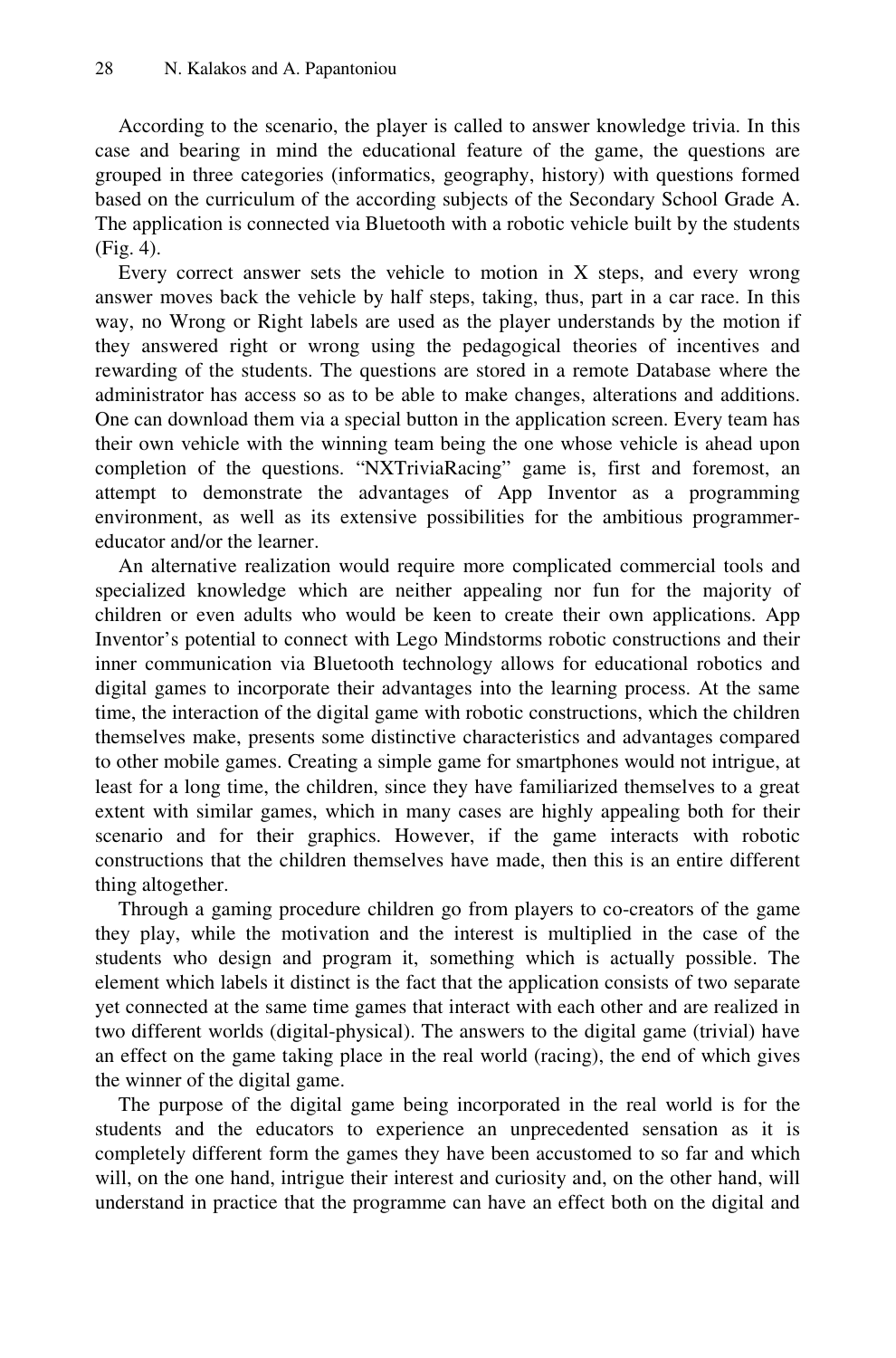on the real world. To test the extent to which this is realizable in practice, in real classroom conditions, the opportunity was given to students of Grade A of Gravia Secondary School to play this game after they had built their own robotic vehicles. The results were more than satisfactory as there was great enthusiasm, eager participation, competition and determination to continue the game even through break time. Unfortunately and due to personalized information involving children's sensitive information, the respective video will not be available in social media channels.

The reactions spurred during the game indicated that the success of the game is mainly contingent to the fact that the children saw their answers to the game materialize into something totally different from what they had been used to. Even if they didn't win any points, they could still see the robotic vehicle that they had built themselves moving back and forth depending on their answers in a race where the winner is the one who would provide with the more correct answers. The success of this venture was more than evident in the agonizing faces of the children as they waited to see the "ramifications" of their answers.

### **4 Conclusions and Future Work**

App Inventor and NXTriviaRacing were inspired by the indelible quest of the educator for ways to lead to the solution of the greatest "riddle" of all that today's educator is called upon to answer: provide the students with the correct "motivational tools" to actively participate in the learning process. App Inventor can give substantial answers, under specific circumstances, to their problem as it uses the most popular of all communicative devices amongst youths and other people, as well. Testing the game to students of Gravia Secondary School was a successful experiment and testifies that App Inventor's potential opens up new horizons as far as using games and robotics in the educational context. Notwithstanding, to get safest and conclusive results it is necessary to have field research using the above application anew, as such or modified by the students themselves during a school project and to further research the students thoughts and concerns via open-ended question polls.

**Acknowledgements.** "NXTriviaRacing" application as well as its trial at the mentioned school was part of a dissertation entitled "Incorporation and use of M.I.T. App Inventor in the educational process. NXTriviaRacing case-study" that took place within the Postgraduate Program entitled "Information and Communication Technologies for Education". The Program is supported by the Department of Early Childhood Education, the Department of Communication and Media (National and Kapodestrian University of Athens), the Department of Architecture (University of Thessaly), in partnership with the Department of Electronics of Technological Educational Institute of Piraeus.